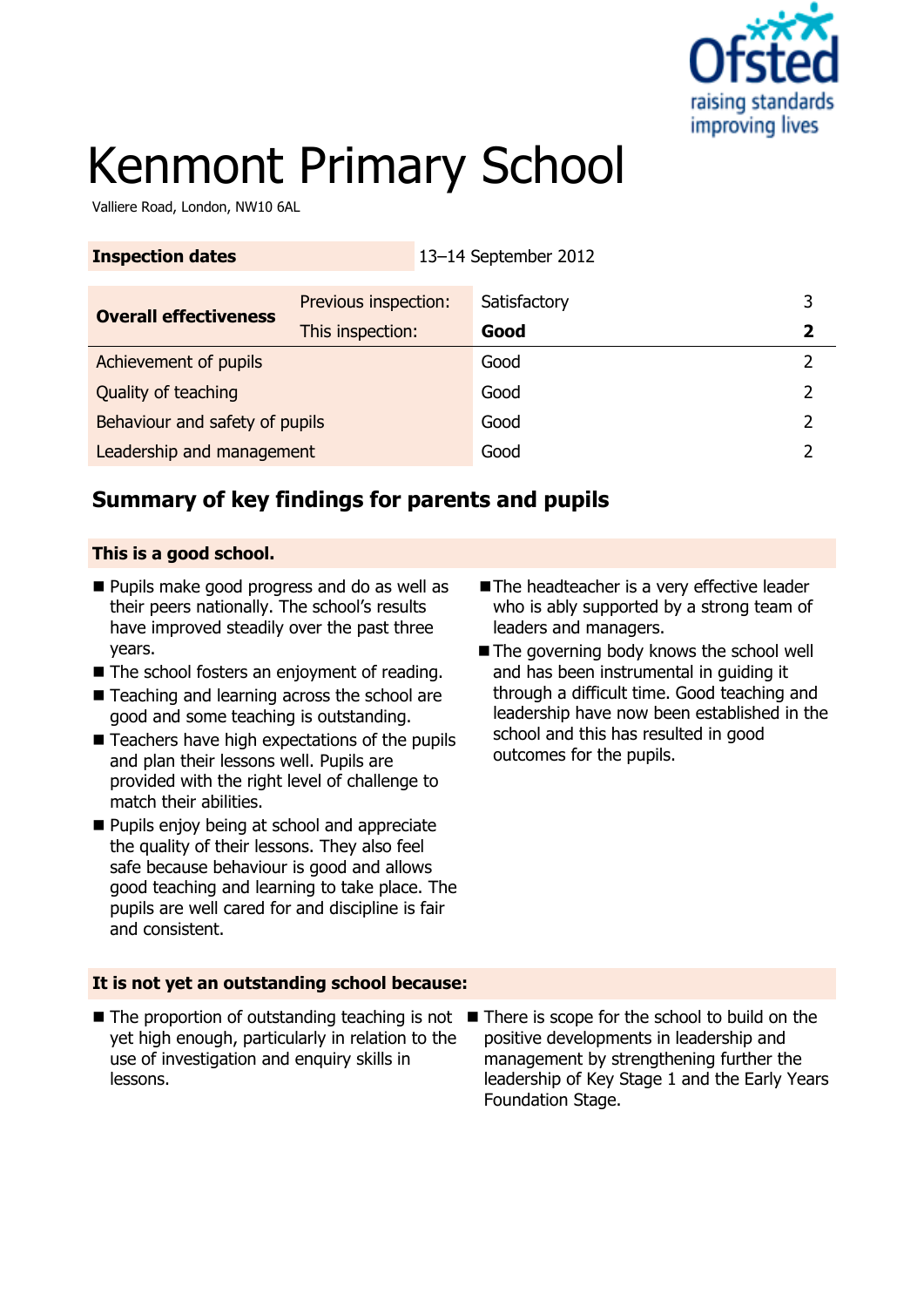## **Information about this inspection**

- **Inspectors observed 19 lessons, of which eight were joint observations with the senior leaders.** In addition, the inspectors made other short visits to lessons and to learning areas.
- Meetings were held with two groups of pupils, members of the governing body, a representative from the local authority, senior and middle managers, and teaching staff.
- Inspectors took account of the 18 responses to the on-line questionnaire (Parent View) and spoke to parents and carers as they brought pupils to school.
- The information from 18 staff questionnaires was taken into consideration.
- Inspectors looked at pupils' books and at a number of documents, including the school's own data and monitoring of how well pupils progress, planning documentation and records of behaviour, attendance and punctuality, as well as documents relating to safeguarding.

#### **Inspection team**

Mandy Snook, Lead inspector and Additional inspector

Andrew Lyons **Additional inspector**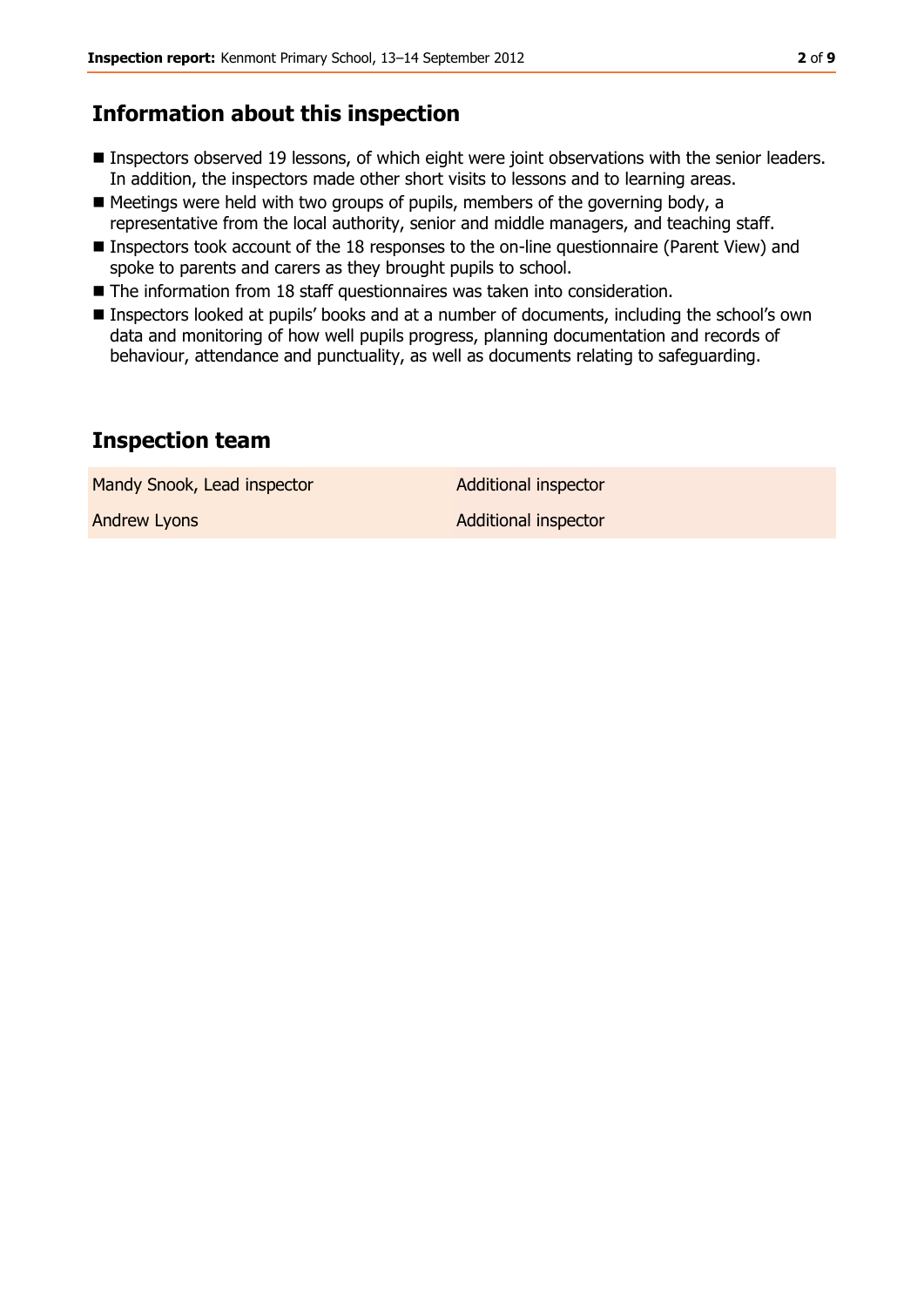# **Full report**

# **Information about this school**

- Kenmont is an average-sized primary school with a diverse community and ethnic mix. It has three main community languages: English, Portuguese and Somali. The proportion of pupils for whom English is an additional language is almost three times the national average.
- The proportion of pupils known to be eligible for the pupil premium is higher than average.
- The proportion of disabled pupils and those with special educational needs, including those supported at school action, school action plus and with a statement of special educational needs, is above average.
- A high proportion of pupils join and leave the school throughout the year, which means it has less stability than average.
- At the time of inspection, the school had three new teachers. The headteacher has been at the school for one year and a deputy headteacher took up post in September of this year.
- The school meets the government's current floor standards, which set the minimum expectations for pupils' attainment and progress.

# **What does the school need to do to improve further?**

- Increase the proportion of outstanding teaching by fostering pupils' enquiry and investigation skills in lessons.
- Use the current, very effective developments in leadership and management to support further the leadership in Key Stage 1 and in the Early Years Foundation Stage.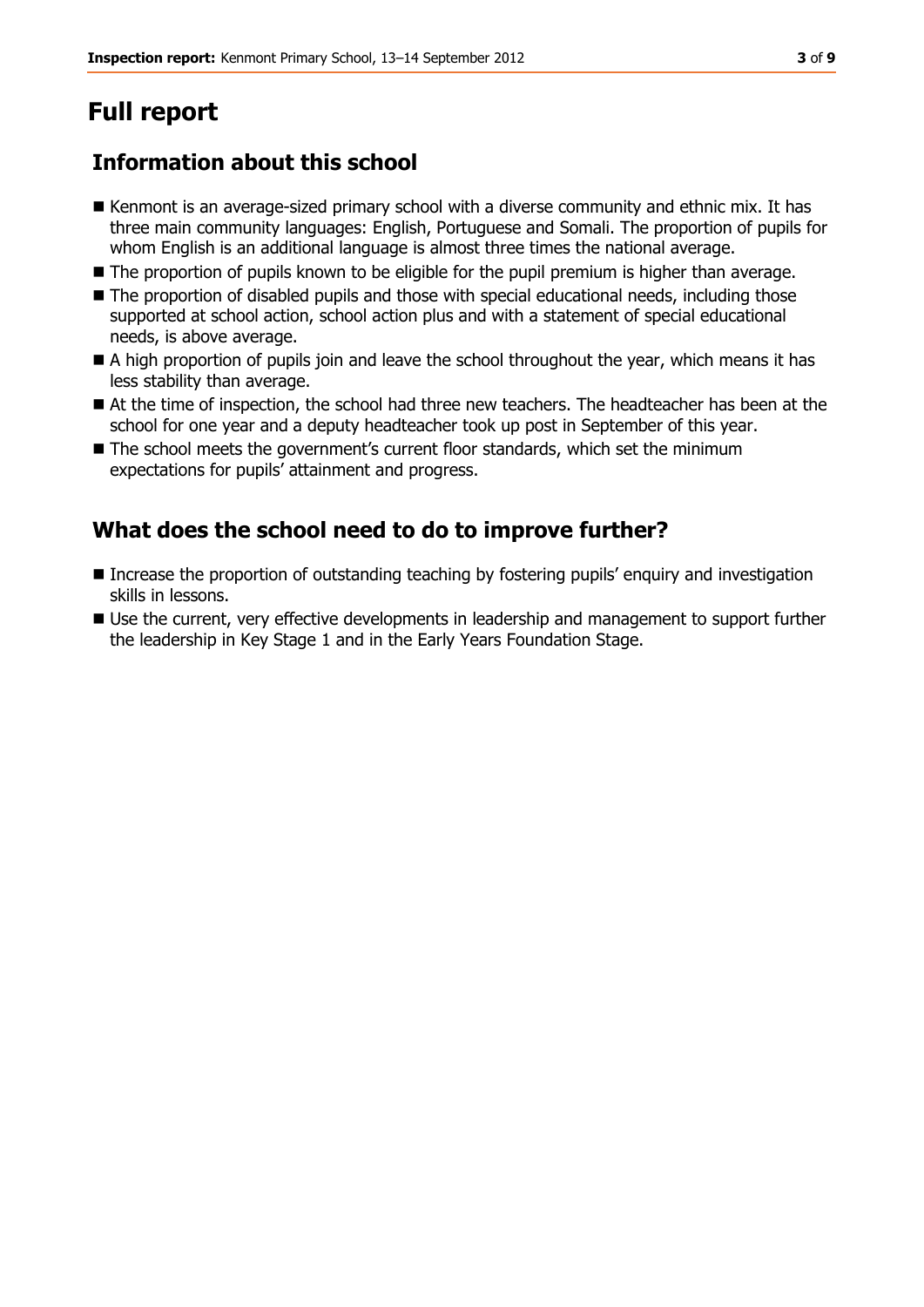# **Inspection judgements**

#### **The achievement of pupils is good**

- There has been a rising trend of achievement across the school over the past three years.
- The gap between the achievement of pupils known to be eligible for the pupil premium and the rest of the pupils is narrow and is closing rapidly.
- **Progress for current pupils is good and scrutiny of their work indicates that their attainment is** above average in English and mathematics.
- **Pupils are well prepared for their next stage of education. They are given opportunities to solve** challenging problems and to learn new languages. They have recently begun to learn Latin and enjoy their French lessons.
- **Pupils also go on trips that enable them to learn about the history, environment and context of** their community.
- **Pupils and parents and carers feel that good progress and learning is taking place in the school** and have been more evident in the last year. Teaching staff and senior leaders in the school believe that they are challenging their pupils with increasingly difficult work, to which the pupils respond well.
- Disabled pupils and those who have special educational needs receive good quality support and achieve well as a result. The use of smaller groups has been effective in promoting targeted and effective learning.
- Good quality support for those pupils who speak English as an additional language enables them to make good progress.
- The school encourages reading; the pupils have an interest in a range of books and share their enjoyment of reading with enthusiasm and confidence. Younger pupils and those that were less confident as readers showed how they used their knowledge of the sounds made by letters to help them work out more difficult words.
- **Pupils learn quickly because they have developed skills over time that help them to ask the** right questions. Newly acquired knowledge builds on a firm foundation of what they already know. Pupils are able to use story trails to help them write well and to use exciting adjectives and punctuation to make their writing interesting, thoughtful and creative.
- **Pupils in the Early Years Foundation Stage make progress that is consistently good, especially** in communication, language and literacy. They do very well when linking sounds to letters. Their physical development is becoming more rapid as more facilities are being provided for outside play.

#### **The quality of teaching is good**

- $\blacksquare$  The quality of teaching seen and evidence in pupils' work show that good teaching enables pupils to make good progress and to achieve well. Staff consistently create a positive learning environment.
- The majority of teachers have high expectations of the pupils and plan their lessons with insight and flexibility. They customise the lessons to suit the needs of their pupils and then personalise the materials to make sure every pupil can make progress.
- Where teaching is outstanding, teachers work very effectively to promote pupils' use of enquiry and investigation. This leads to rapid progress.
- Teachers have developed a secure understanding of the progress made by all pupils in each year, so that they clearly see the aspirations for their pupils. Teachers celebrate the progress that pupils make as they move through the school, and this helps to motivate pupils.
- The curriculum has a positive impact on teaching. Themed units are helpful for pupils to be able to build a deeper knowledge of topics, for example Victorian England.
- Teachers are able to assess accurately what the pupils are learning in each lesson and provide good quality feedback, which helps the pupils know how to make their work even better. Good questioning techniques encourage pupils to think for themselves and to share their ideas.
- In mathematics lessons, pupils made good progress as they discussed their findings and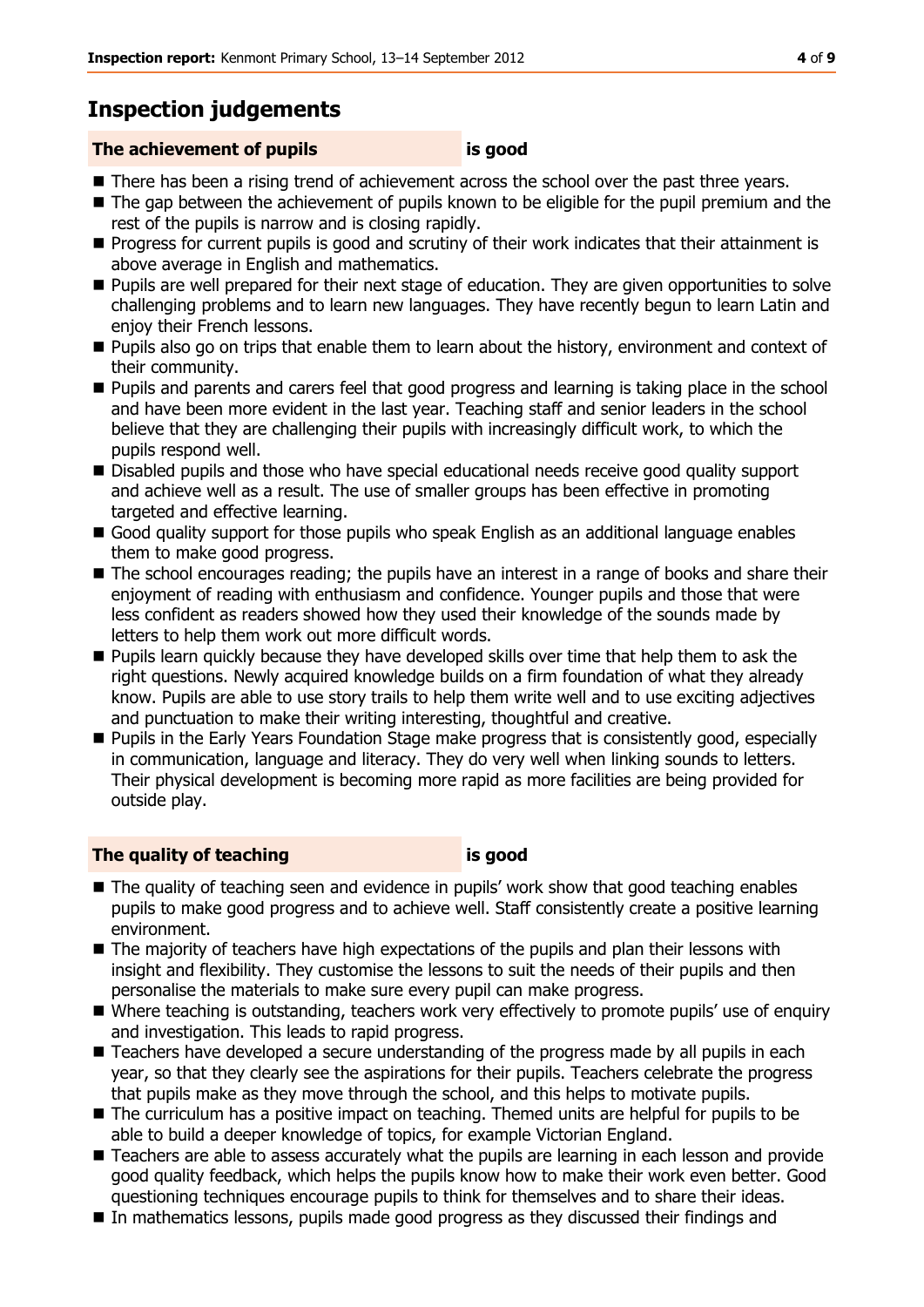processes with each other.

- Teaching assistants are enabled and empowered to play a crucial role in supporting good teaching and learning. All staff have warm and caring relationships with the pupils and encourage them to work independently and with confidence.
- Senior leaders know how well teaching and learning are happening in each class through careful and regular monitoring of lessons and results. Each pupil is tracked and the progress made is carefully and systematically analysed.
- **Pupils said that their lessons were exciting and that learning was fun. Pupils are eager to Pupils** explore new things and understand and make sense of the world around them.

#### **The behaviour and safety of pupils are good**

- **Pupils' preparedness for learning is a strength in this school. The Early Years Foundation Stage** provides a good start in developing children's positive behaviour as children learn how to treat each other with respect and to feel for the needs of others. Pupils typically treat each other with care and kindness.
- **E** Lessons are seldom disrupted by poor behaviour and the pupils are able to manage their own behaviour and make good choices to enable learning to continue. Their maturity is evident at all levels; they engage well with adults and are friendly, courteous and communicative.
- There have been no incidents of bullying or disrespectful behaviour recorded over the past year and there is evidence that behaviour has improved markedly over the last three years. Pupils have a secure awareness of the different forms of bullying but are confident in the school's ability to deal with any incidents should they occur.
- Pupils behave well both in and out of lessons. For example, Year 5 went on a learning walk to a local cemetery and behaved impeccably on the visit. They understood how to ensure their own safety and were good ambassadors for their school.
- **Procedures in lessons and around the school encourage good social behaviour. Teachers** seldom had to reprimand pupils and there are systems in place to ensure smooth movement between lessons.
- Pupils expressed a pride in the behaviour in their school and said that they all get on well, a typical comment being, 'We are more like a family than a school.' Parents and carers, staff and members of the governing body all supported the positive views of the pupils, and parents and carers were eager to express how much the behaviour had improved over recent years.
- $\blacksquare$  The multicultural profile of the school enables pupils to have a respect and appreciation for each other's beliefs and cultural identities.
- Attendance rates meet the national average and punctuality to lessons is good.

#### **The leadership and management are good**

- The staff are a cohesive team that works very well together, inspired by the visionary leadership of the headteacher.
- **Professional development of each member of staff is thorough and is recognised by the staff as** being enabling and empowering. Staff are appreciative of the many training opportunities that are afforded.
- **Performance management is robust and thorough, giving the staff opportunities to progress** and to develop their skills. Needs are collaboratively identified, discussed and specifically met through training and studying. As a result, the quality of teaching has improved since the previous inspection and continues to improve.
- The curriculum is exciting and is continuously being reviewed to include even more enrichment. It provides pupils with a wide range of learning opportunities and the pupils themselves have contributed to the planning of themes through the year. The school's good provision for spiritual, moral, social and cultural development is reflected in the maturity and sensitivity of the pupils.
- Literacy is incorporated into every aspect of the curriculum and is woven into the fabric of planning and lessons.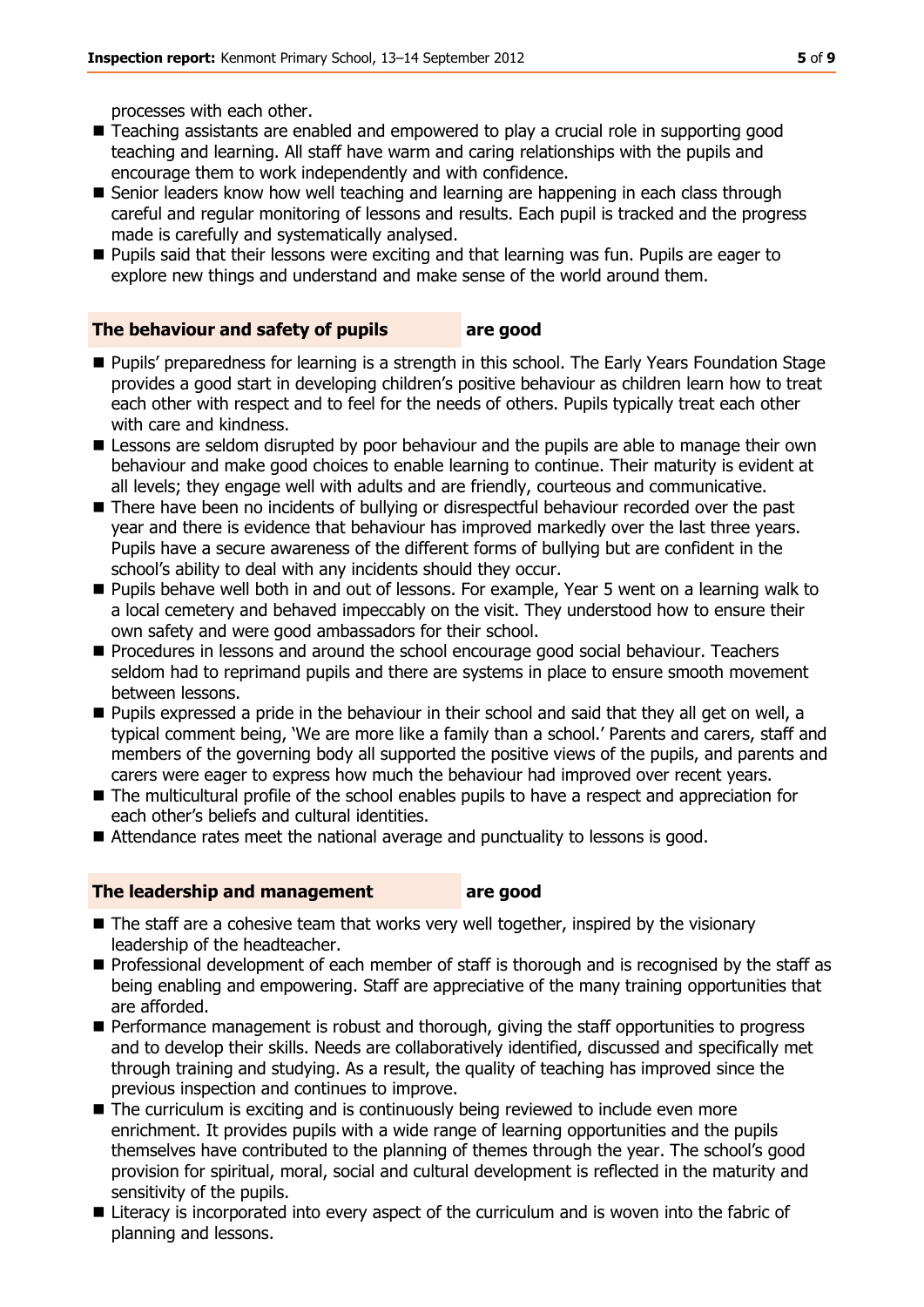- Leaders have a thorough and accurate awareness of the school's strengths and areas for development. This is reflected in well-organised school development plans. Leaders are aware of the need to continue to build on recent successful developments to strengthen leadership further, particularly in Key Stage 1 and the Early Years Foundation Stage.
- The local authority provides light touch support and is very pleased with the good progress the school has made since the previous inspection.
- Safeguarding procedures meet statutory requirements.

#### ■ The governance of the school:

Members of the governing body are very knowledgeable, proactive and clear in their expectations of the senior leadership. They consistently communicate high standards and ambition of teaching and learning. They monitor policies, pupil funding and budget very closely.

There is a waiting list as a result of their success and positive impact on the school and in the community.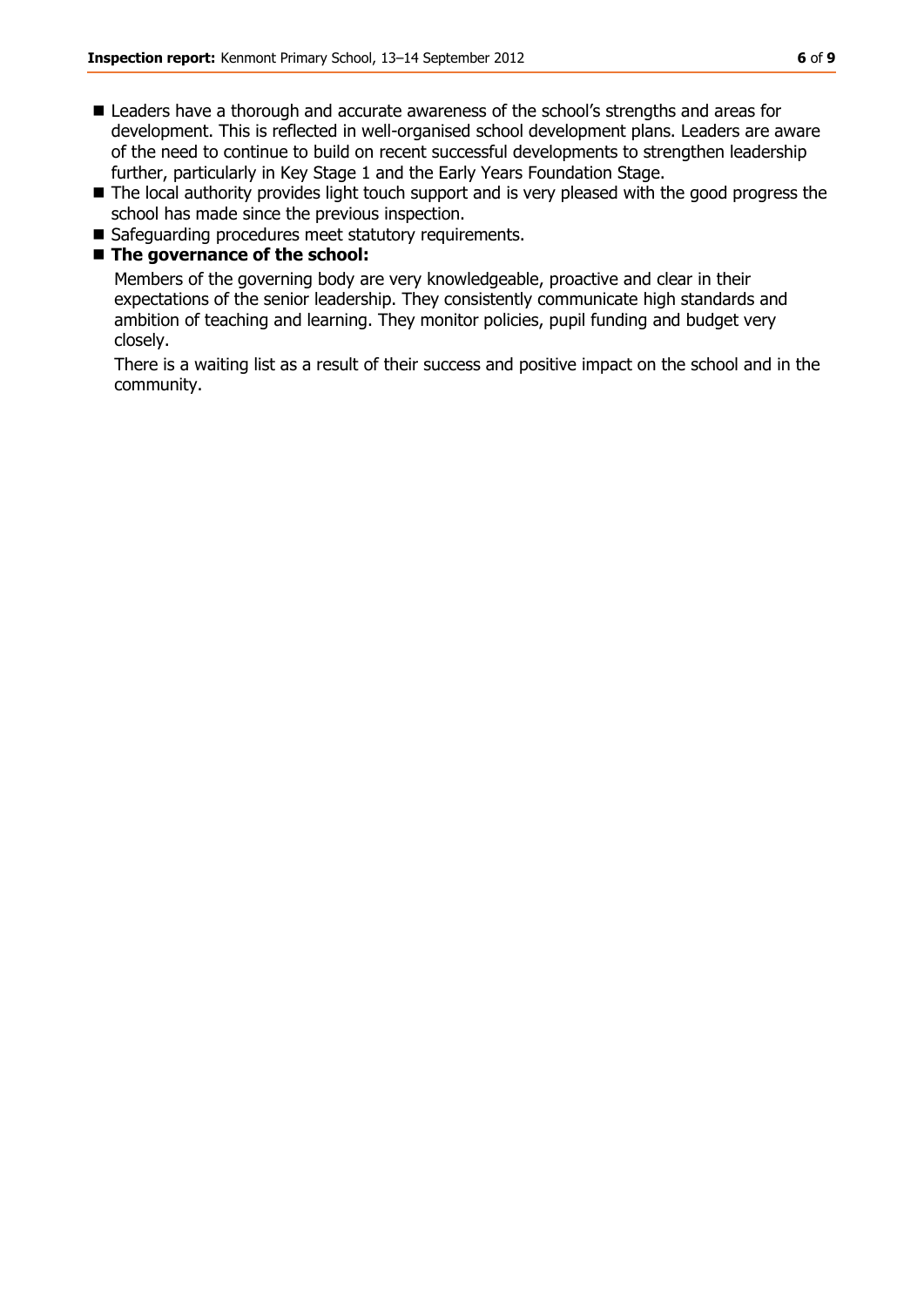# **What inspection judgements mean**

| <b>School</b> |                         |                                                                                                                                                                                                                                                                                                                                                                         |
|---------------|-------------------------|-------------------------------------------------------------------------------------------------------------------------------------------------------------------------------------------------------------------------------------------------------------------------------------------------------------------------------------------------------------------------|
| <b>Grade</b>  | <b>Judgement</b>        | <b>Description</b>                                                                                                                                                                                                                                                                                                                                                      |
| Grade 1       | Outstanding             | An outstanding school is highly effective in delivering outcomes<br>that provide exceptionally well for all its pupils' needs. This<br>ensures that pupils are very well equipped for the next stage of<br>their education, training or employment.                                                                                                                     |
| Grade 2       | Good                    | A good school is effective in delivering outcomes that provide<br>well for all its pupils' needs. Pupils are well prepared for the next<br>stage of their education, training or employment.                                                                                                                                                                            |
| Grade 3       | Requires<br>improvement | A school that requires improvement is not yet a good school, but<br>it is not inadequate. This school will receive a full inspection<br>within 24 months from the date of this inspection.                                                                                                                                                                              |
| Grade 4       | Inadequate              | A school that has serious weaknesses is inadequate overall and<br>requires significant improvement but leadership and management<br>are judged to be Grade 3 or better. This school will receive<br>regular monitoring by Ofsted inspectors.                                                                                                                            |
|               |                         | A school that requires special measures is one where the school<br>is failing to give its pupils an acceptable standard of education<br>and the school's leaders, managers or governors have not<br>demonstrated that they have the capacity to secure the<br>necessary improvement in the school. This school will receive<br>regular monitoring by Ofsted inspectors. |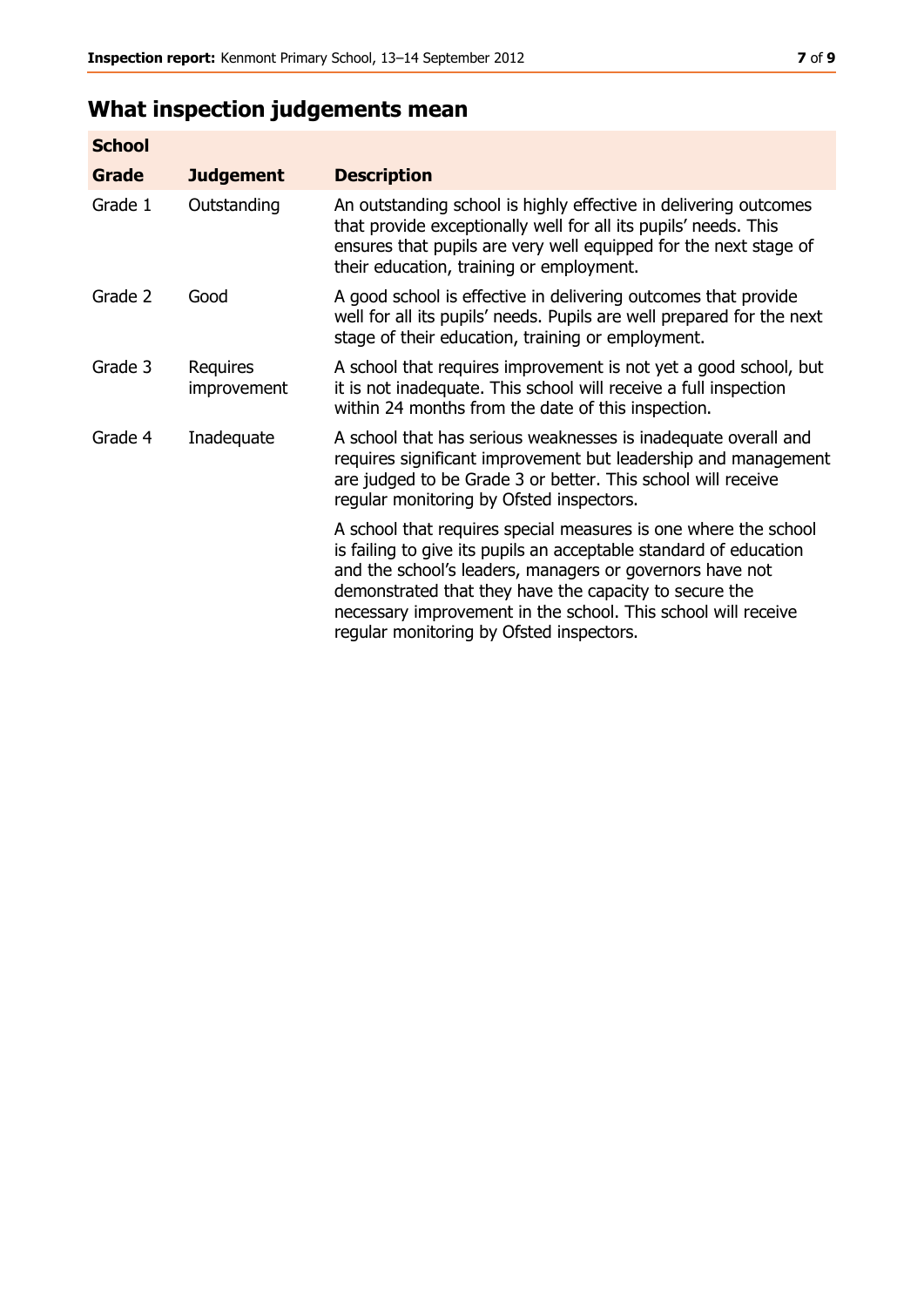# **School details**

| Unique reference number  | 100331                  |
|--------------------------|-------------------------|
| <b>Local authority</b>   | Hammersmith and Fullham |
| <b>Inspection number</b> | 404723                  |

This inspection of the school was carried out under section 5 of the Education Act 2005.

| <b>Type of school</b>                      | Primary                  |
|--------------------------------------------|--------------------------|
| <b>School category</b>                     | Community                |
| <b>Age range of pupils</b>                 | $4 - 11$                 |
| <b>Gender of pupils</b>                    | Mixed                    |
| <b>Number of pupils on the school roll</b> | 233                      |
| <b>Appropriate authority</b>               | The governing body       |
| <b>Chair</b>                               | Charlotte Johnson        |
| <b>Headteacher</b>                         | Julie Howarth            |
| Date of previous school inspection         | December 2010            |
| <b>Telephone number</b>                    | 020 8969 4497            |
| <b>Fax number</b>                          | 020 8968 0839            |
| <b>Email address</b>                       | head@kenmont.lbhf.sch.uk |